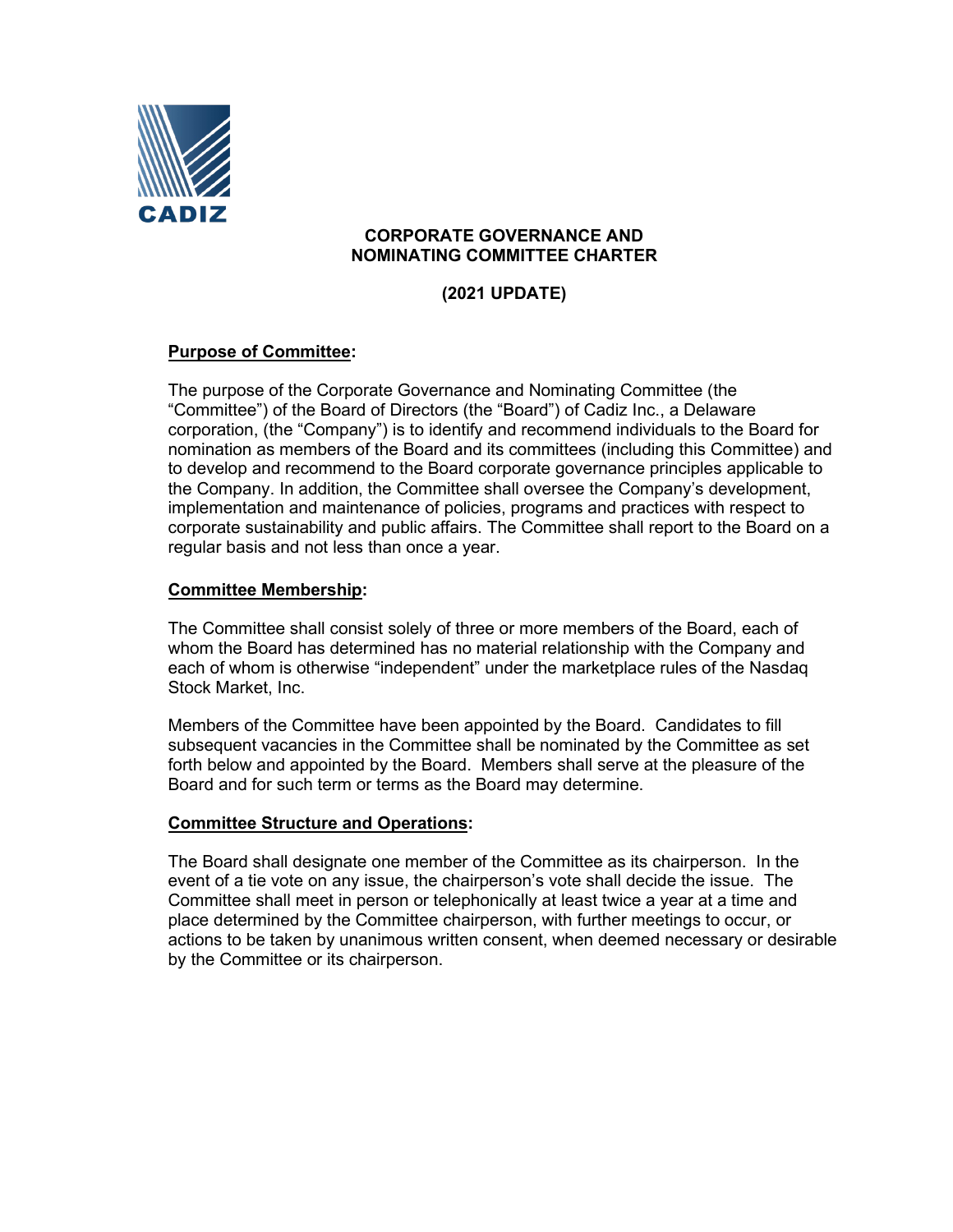## **Committee Duties and Responsibilities:**

The following are the duties and responsibilities of the Committee:

- 1. To make recommendations to the Board from time to time as to changes that the Committee believes to be desirable to the size of the Board or any committee thereof.
- 2. To identify individuals believed to be qualified to become Board members, and to recommend to the Board the nominees to stand for election as directors at the annual meeting of stockholders or, if applicable, at a special meeting of stockholders. In the case of a vacancy in the office of a director (including a vacancy created by an increase in the size of the Board), the Committee shall recommend to the Board the need to fill such vacancy and if such a need is determined, an individual to fill such vacancy either through appointment by the Board or through election by stockholders. In nominating candidates, the Committee shall take into consideration such factors as it deems appropriate. These factors may include judgment, skill, diversity, experience with businesses and other organizations of comparable size, financial background, beneficial ownership of the Company, the interplay of the candidate's experience with the experience of other Board members, covenants with lenders and the extent to which the candidate would be a desirable addition to the Board and any committees of the Board. The Committee may consider candidates proposed by management, but is not required to do so.
- 3. To develop and recommend to the Board standards to be applied in making determinations as to the absence of material relationships between the Company and a director.
- 4. To identify Board members qualified to fill vacancies on any committee of the Board (including the Committee) and to recommend that the Board appoint the identified member or members to the respective committee. In nominating a candidate for committee membership, the Committee shall take into consideration the factors set forth in the charter of that committee, if any, as well as any other factors it deems appropriate, including without limitation the consistency of the candidate's experience with the goals of the committee and the interplay of the candidate's experience with the experience of other committee members. Individuals nominated by stockholders will receive the same level of consideration by the Committee as those proposed or identified by Committee members or management.
- 5. Establish procedures for the Committee to exercise oversight of the governance practices and policies of the Board and management.
- 6. Develop and recommend to the Board a set of corporate governance principles applicable to the Company, and to review those principles at least once a year.